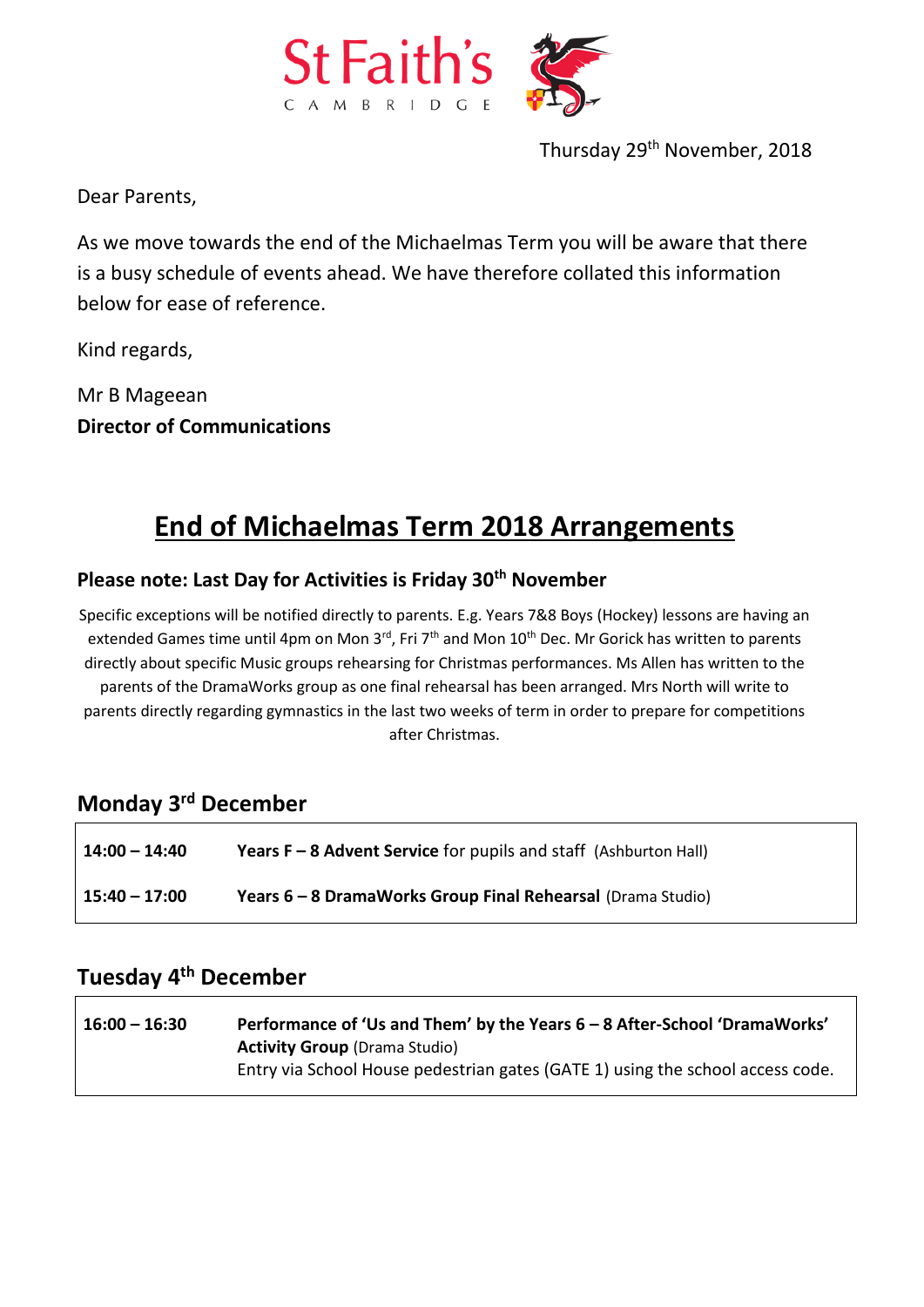# **Wednesday 5th December**

| $09:15 - 09:45$ | <b>Foundation Christmas Production (Ashburton Hall)</b><br>Details were sent out at the following link: https://form.jotformeu.com/82873518324361<br>Parking will be available at Cambridge Football Stadium until 10:15.<br>Please note that parking is not permitted in the golf course car park.<br>Entry to school will be via Southfield pedestrian gate (GATE 4) using the parent access<br>code. Refreshments will be served in Ashburton Hall prior to the show.        |
|-----------------|---------------------------------------------------------------------------------------------------------------------------------------------------------------------------------------------------------------------------------------------------------------------------------------------------------------------------------------------------------------------------------------------------------------------------------------------------------------------------------|
| $14:30 - 15:00$ | <b>Year 2 Christmas Production (Ashburton Hall)</b><br>Details were sent out at the following link: https://form.jotformeu.com/82873001924354<br>Parking will be available at Cambridge Football Stadium from 13:50.<br>Please note that parking is not permitted in the golf course car park.<br>Entry to school will be via Southfield pedestrian gate (GATE 4) using the parent access<br>code from 14:00. Refreshments will be served in Ashburton Hall following the show. |

# **Thursday 6th December**

| 15:40 - 17:00 | <b>Christmas Carol Rehearsals for Senior Voices (Ashburton Hall)</b>           |
|---------------|--------------------------------------------------------------------------------|
|               | Note that normal 'Music Night' activities will not take place on this evening. |

# **Friday 7th December**

|                 | Last Day for Homework (Years 3 - 8)                                     |
|-----------------|-------------------------------------------------------------------------|
| $16:00 - 17:00$ | South Africa 2019 Trip Meeting with Parents and Pupils (Ashburton Hall) |

# **Monday 10th December**

|                 | Library books to be returned this week (please return before 14 <sup>th</sup> Dec)<br>Celebrate Christmas in the Library at lunchtimes this week (Years $3 - 8$ ).                                       |
|-----------------|----------------------------------------------------------------------------------------------------------------------------------------------------------------------------------------------------------|
| $16:00 - 16:30$ | <b>Rehearsals for Senior Voices (Great St Mary's Church)</b><br>See link below for further information                                                                                                   |
| $18:30 - 20:45$ | Rotary Concert for Senior Voices (Great St Mary's Church)<br>Details about rehearsals and arrangements for the evening were sent out at the following link:<br>https://form.jotformeu.com/73102250024336 |

## **Tuesday 11th December**

| $13:15 - 15:00$ | <b>Pre Prep Christmas Party</b>                                                       |
|-----------------|---------------------------------------------------------------------------------------|
|                 | This is a pupil only event.                                                           |
|                 | Pre Prep children are to wear comfortable party clothes to school on this day. These  |
|                 | should be suitable for energetic and outdoor play. They may wish to adopt a Christmas |
|                 | theme: festive jumper, t-shirt, outfit or tie!                                        |
|                 |                                                                                       |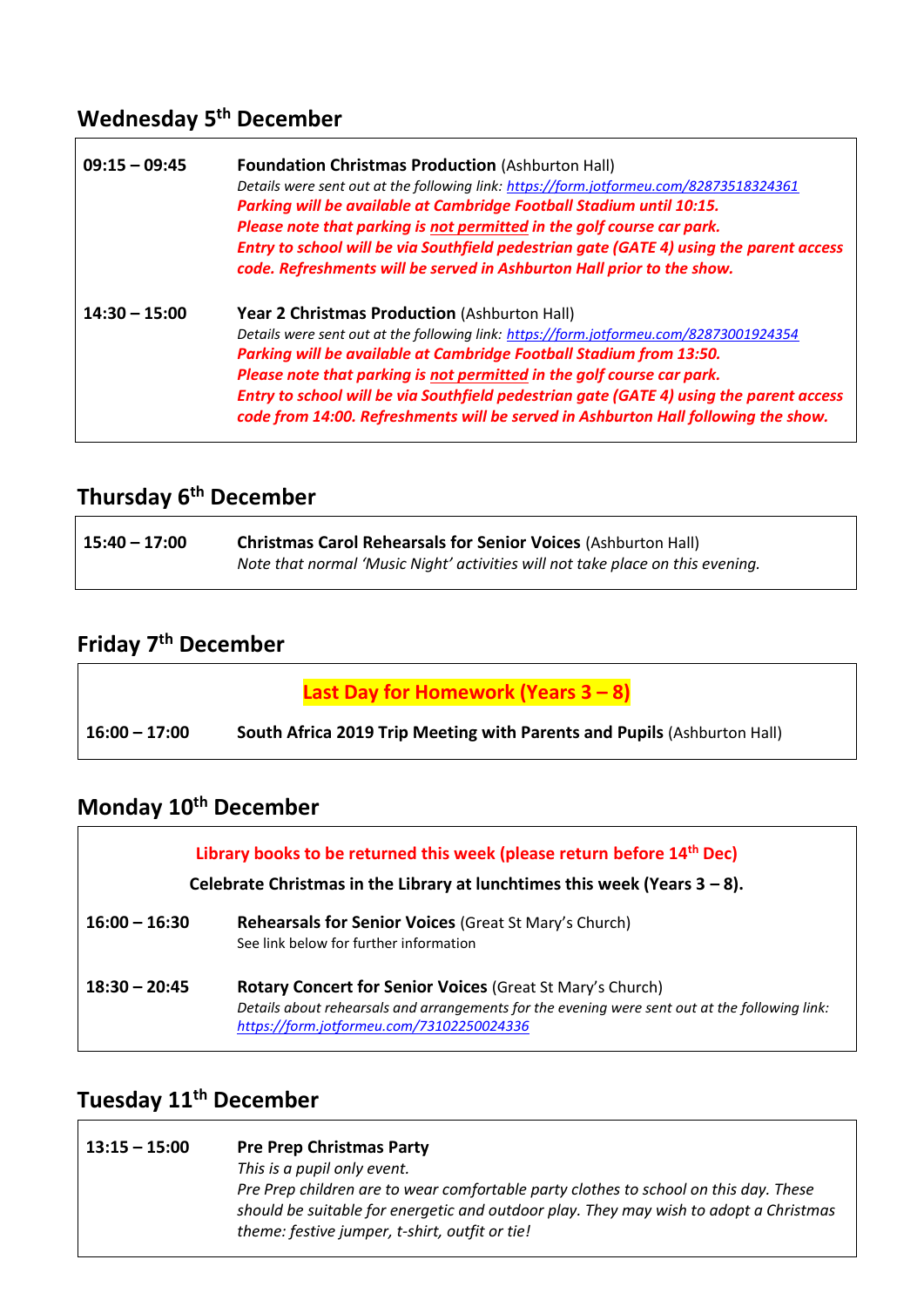| <b>Christmas Lunch for Pupils and Staff</b>                          |                                                                                                                                                                                                                                                                                                                                                                                                                               |
|----------------------------------------------------------------------|-------------------------------------------------------------------------------------------------------------------------------------------------------------------------------------------------------------------------------------------------------------------------------------------------------------------------------------------------------------------------------------------------------------------------------|
| $14:15 - 15:15$                                                      | Years 3 & 4 Carols Around the Christmas Tree (Ashburton Hall)<br>Details were sent out at the following link: https://form.jotformeu.com/73123000724339<br>Parking, in the first instance, will be available at Latham Road playing fields from<br>13:50. There will be an overflow parking facility at Cambridge Football Stadium.<br>Entry to school will be via pedestrian Gate 1 using the parent access code from 13:50. |
| $16:00 - 17:30$                                                      | U13 'A' Boys' Rugby/ 1 <sup>st</sup> & 2 <sup>nd</sup> Girls' Hockey Players 'End-of-Season<br>Presentations & Speeches' (Dining Room)                                                                                                                                                                                                                                                                                        |
| $16:00 - 17:30$                                                      | Years 5 & 6 Disco (Ashburton Hall)<br>Pupils will change at the end of school. Years 5 & 6 boys changing in the Drama Room<br>and Years 5 & 6 girls supervised changing in Room 22A. Pupils will pack their uniform<br>into their bags so that they are ready to pick it up at the end of the disco.                                                                                                                          |
| $17:45 - 19:30$                                                      | Years 7 & 8 Disco (Ashburton Hall)<br>For pupils in Years 7 and 8 we would encourage parents to collect their child at the end<br>of the school day as there are limited places available at Late Stay.                                                                                                                                                                                                                       |
|                                                                      | Tickets for the discos are on sale via this link: https://form.jotformeu.com/83024958324358<br>at a cost of £3.50 each.<br>All children should be collected from the Ashburton Hall by an adult at the end<br>of their respective disco.                                                                                                                                                                                      |
|                                                                      | Parents should park on Newton Road to pick up from the Years 5 & 6 Disco.<br>Access will be via the Newton Road wooden gate and Newton Road cycle access gate<br>using the parent access code.                                                                                                                                                                                                                                |
|                                                                      | For those with children in Years 7 & 8, please could parents please drop off on Newton<br>Road. Access to school by foot will be via the Newton Road wooden gate and Newton<br>Road cycle access gate using the parent access code.<br>Years 7 & 8 parents can pick up via the Gate 4 vehicle gate at 19:30.                                                                                                                  |
| Games and PE kit for pupils in Years 3 - 8 to go home today, please. |                                                                                                                                                                                                                                                                                                                                                                                                                               |

# **Thursday 13th December**

| $08:30 - 15:40$ | Years 3 to 8 pupils will be involved in 'Last House Standing' rehearsals and<br>event throughout the day.<br>This is a pupil only event. Pupils and staff are invited to wear a Christmas jumper to<br>school on this day. This can be a plain jumper (named) with something Christmassy (e.g.<br>tinsel) attached! They should wear a normal white school shirt under the jumper but<br>they do not need to wear a tie or blazer on that day! For the privilege of wearing a<br>jumper, the pupils are asked to donate £1 to the charity we are supporting this<br>Christmas, 'Meseret for Women', a charity providing care for vulnerable women in<br>Ethiopia.<br>The children must wear the remainder of their usual winter uniform to school.<br>Money should be brought in to your child's tutor on the morning of Thursday 13 <sup>th</sup><br>December. As always, it is entirely in order for children not to participate if they choose<br>not to do so. |
|-----------------|--------------------------------------------------------------------------------------------------------------------------------------------------------------------------------------------------------------------------------------------------------------------------------------------------------------------------------------------------------------------------------------------------------------------------------------------------------------------------------------------------------------------------------------------------------------------------------------------------------------------------------------------------------------------------------------------------------------------------------------------------------------------------------------------------------------------------------------------------------------------------------------------------------------------------------------------------------------------|
|                 |                                                                                                                                                                                                                                                                                                                                                                                                                                                                                                                                                                                                                                                                                                                                                                                                                                                                                                                                                                    |